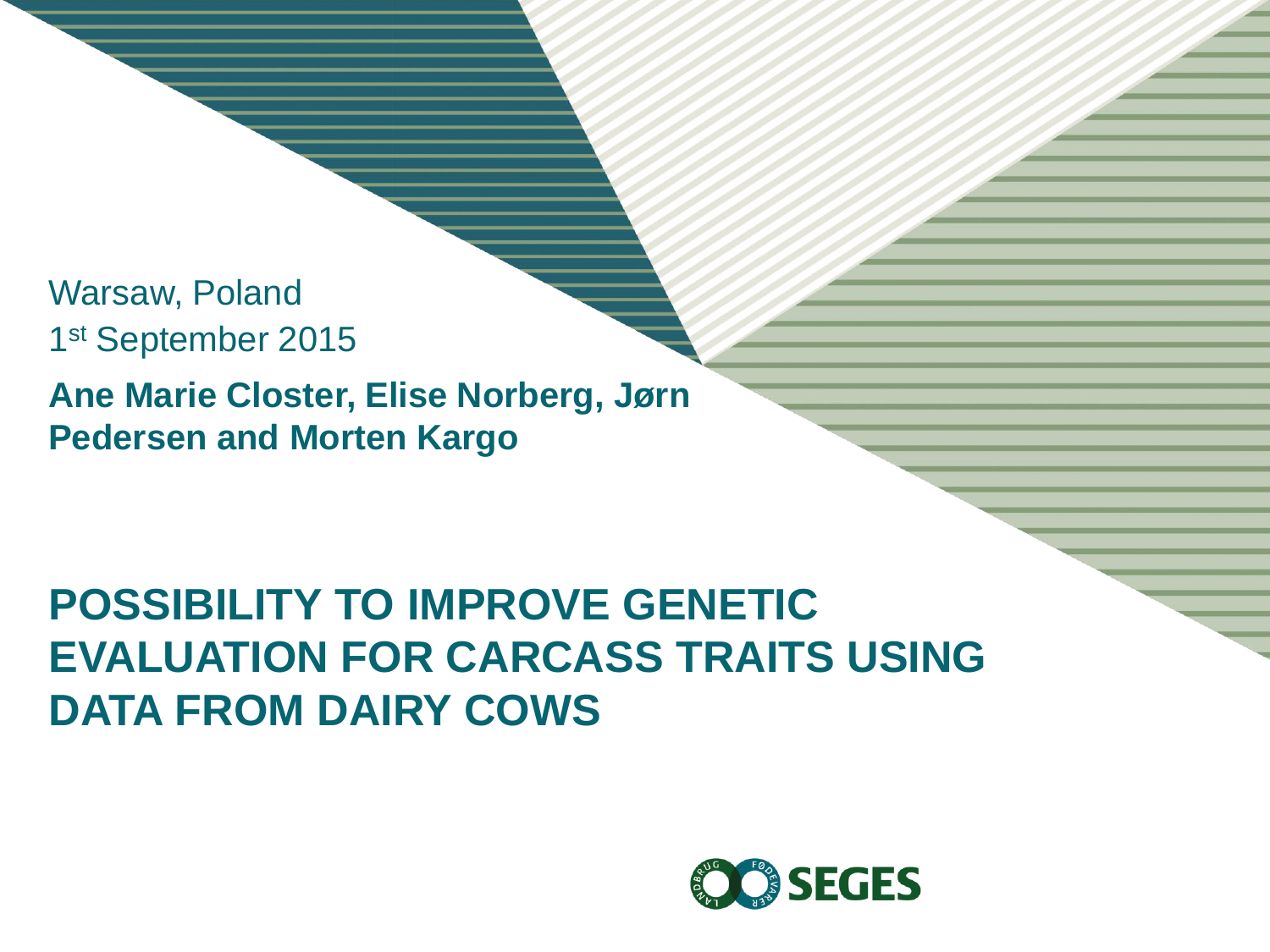### **MEAT PRODUCTION FROM DAIRY CATTLE**

At present are there slaughtered ~200,000 dairy cows ~120,000 bull calves annually from Danish herds







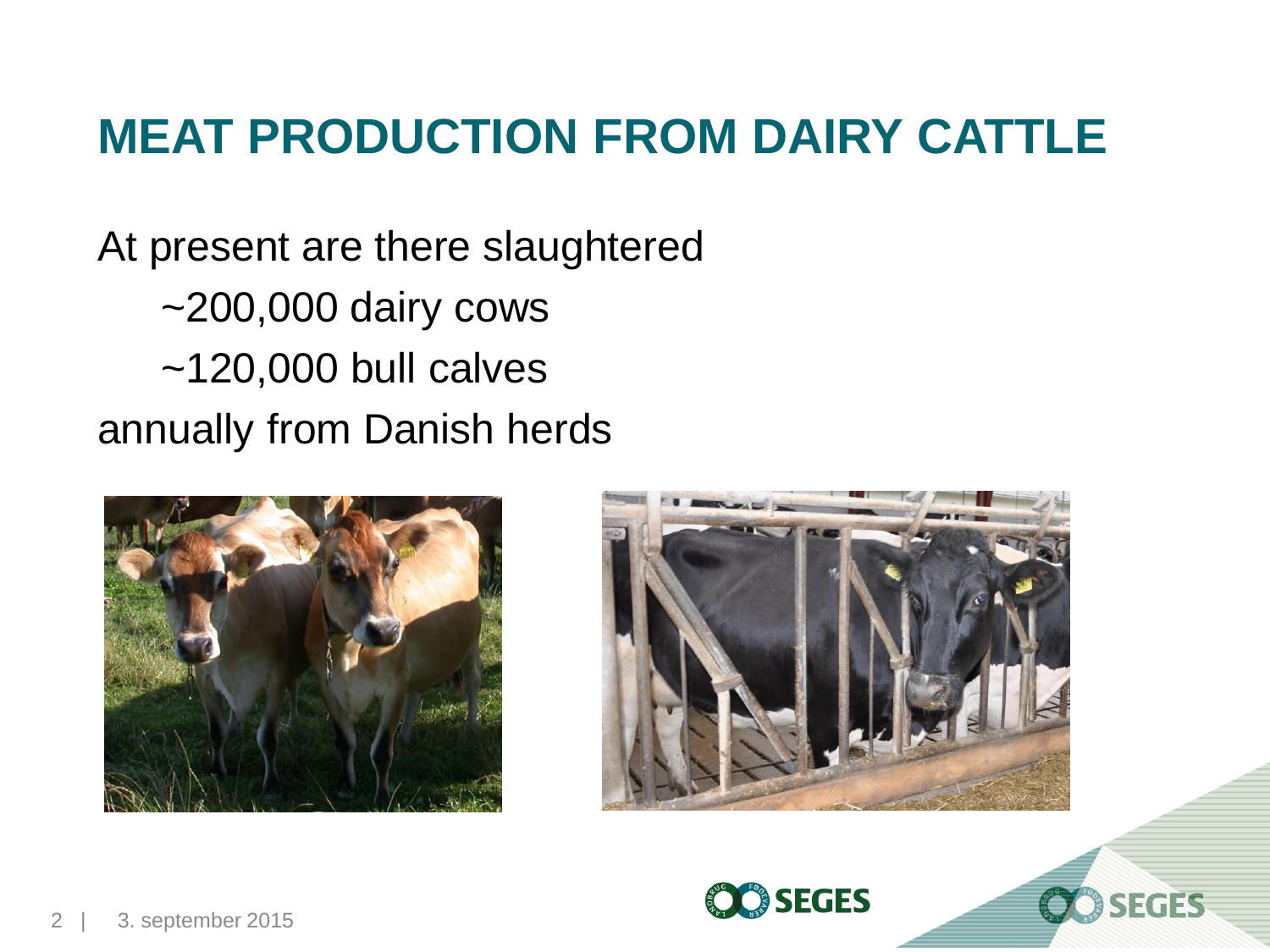### **ESTIMATIONS OF EBV FOR CARCASS TRAIT**

- Beef production is based on both dairy cows, bull calves and beef cattle
- Carcass traits  $=$  carcass weight and carcass conformation score
- Carcass trait EBV for dairy cows are based on bull calves
	- No EBV from dairy cows
	- 9 15% of dairy farmers income is from meat production

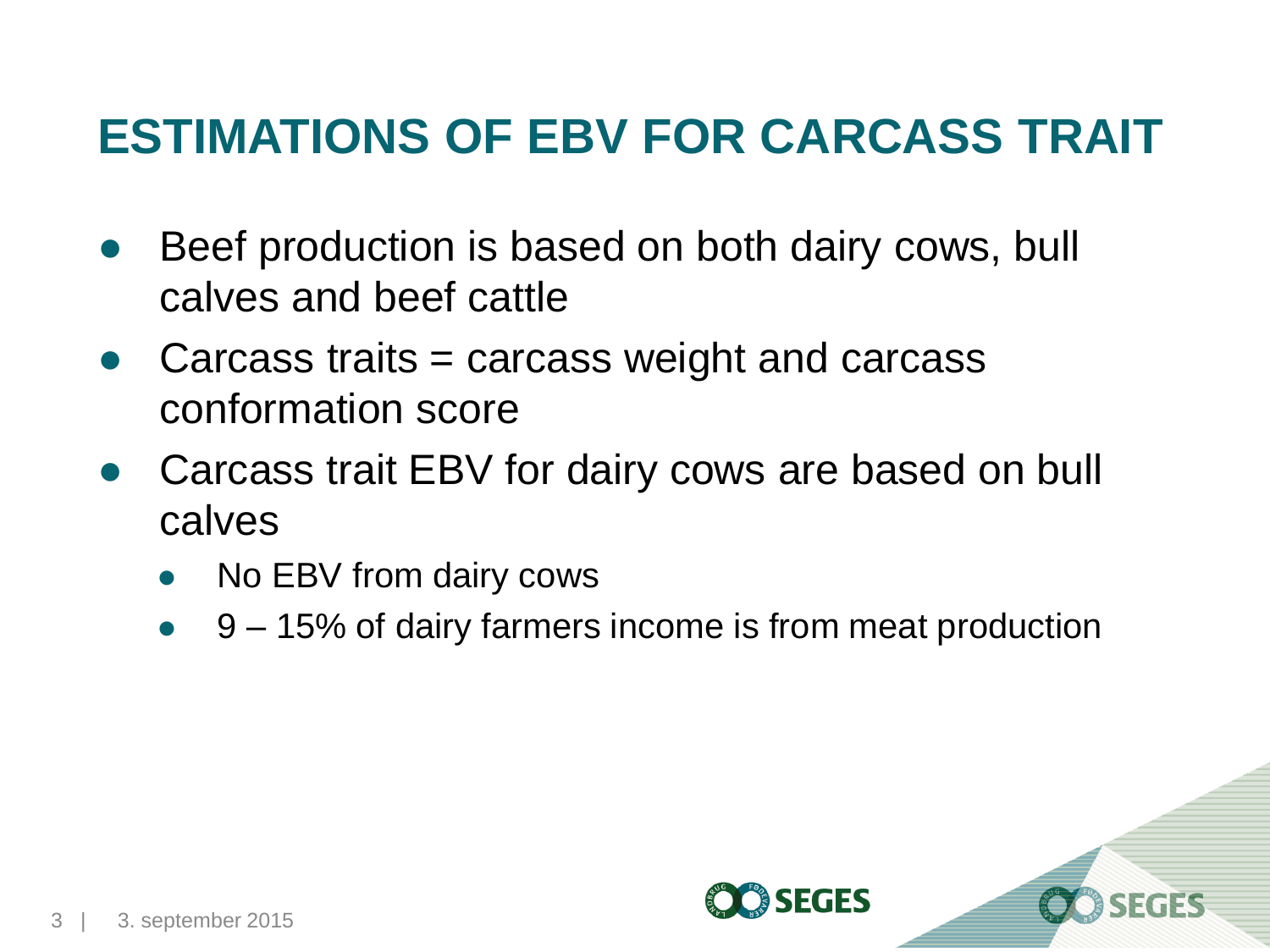#### **AIM**

- To improve breeding values for beef production from dairy cows and bull calves
	- Estimate genetic parameters for beef production for dairy cows
	- Estimate genetic correlations for beef production between slaughtered dairy cows and bull calves

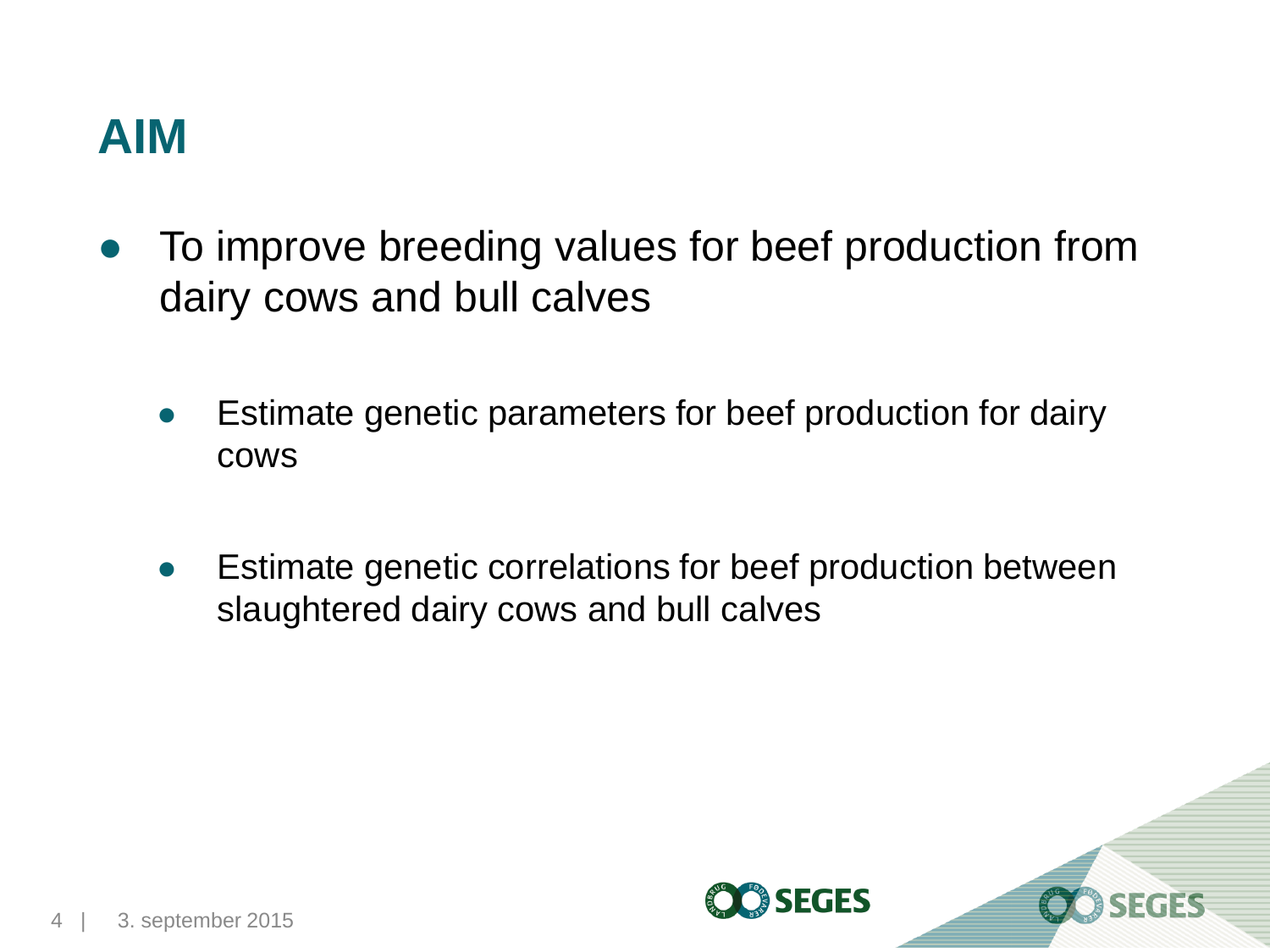#### **DATA: DAIRY COWS**

- Slaughtered between 2010 to 2014
- Older than 18 months at first calving
- Maximum 2 years from last calving to slaughter
- Herd size: Data from minimum 100 cows in period
- Parity:  $1 6$
- Minimum 30/10 cows per sire
- Number of cows after editing
	- Holstein ~350,000
	- Nordic Red  $\sim$  34,000
	- Jersey  $\sim$  40,000



SEGES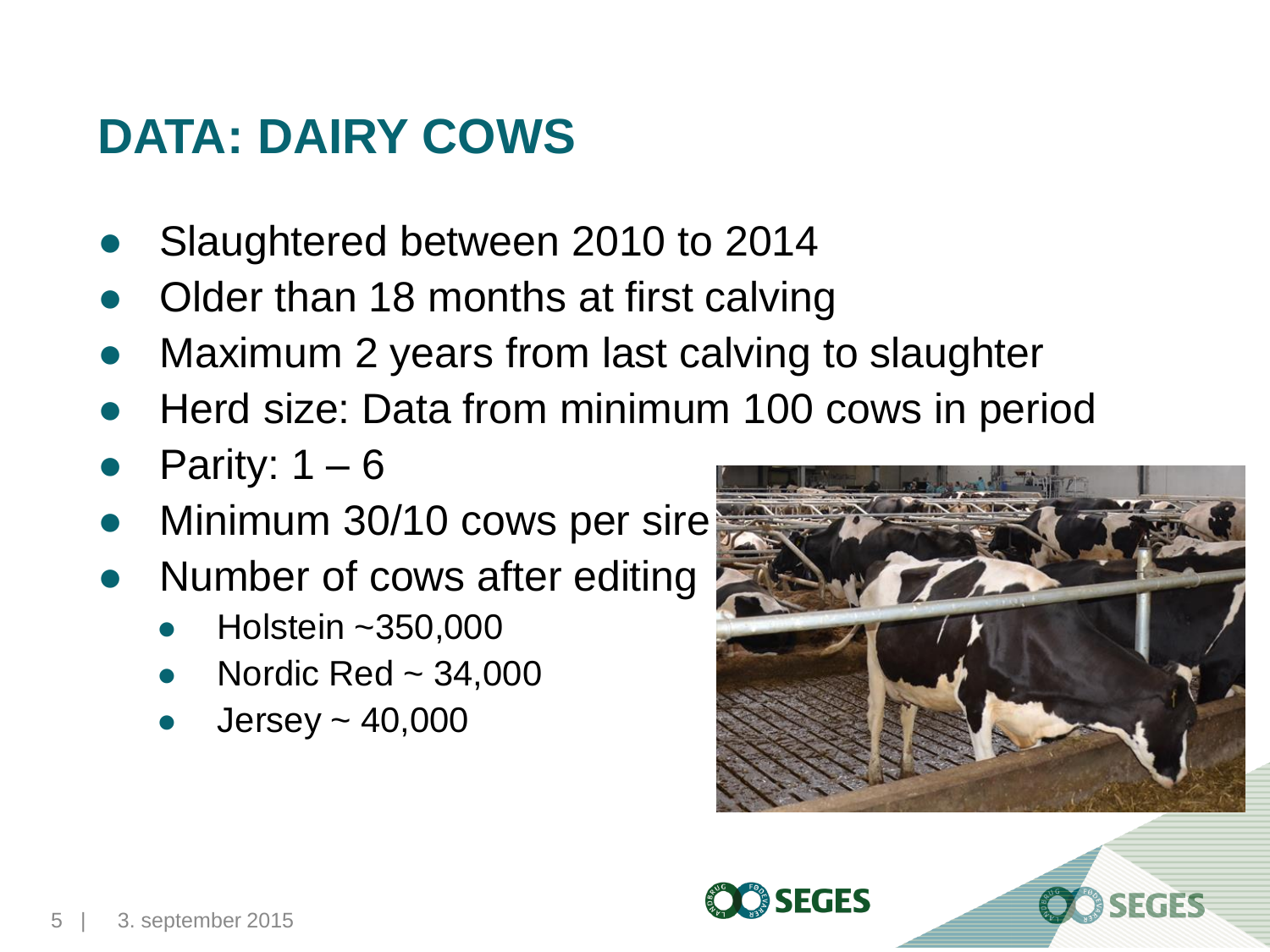#### **DATA: BULL CALVES**

- Slaughtered between 2004 2014
- Slaughtered between  $9 19$  months
	- Half are slaughtered at average of 9.5 months
	- Other half are slaughtered at an average of 12.5 months
- Herd size: Data from minimum 100 calves in period
- Minimum 30/10 calves per sire
- Number of bull calves after editing
	- Holstein  $\sim$  580,000
	- Nordic Red  $\sim$  57,000
	- No data for Jersey calves



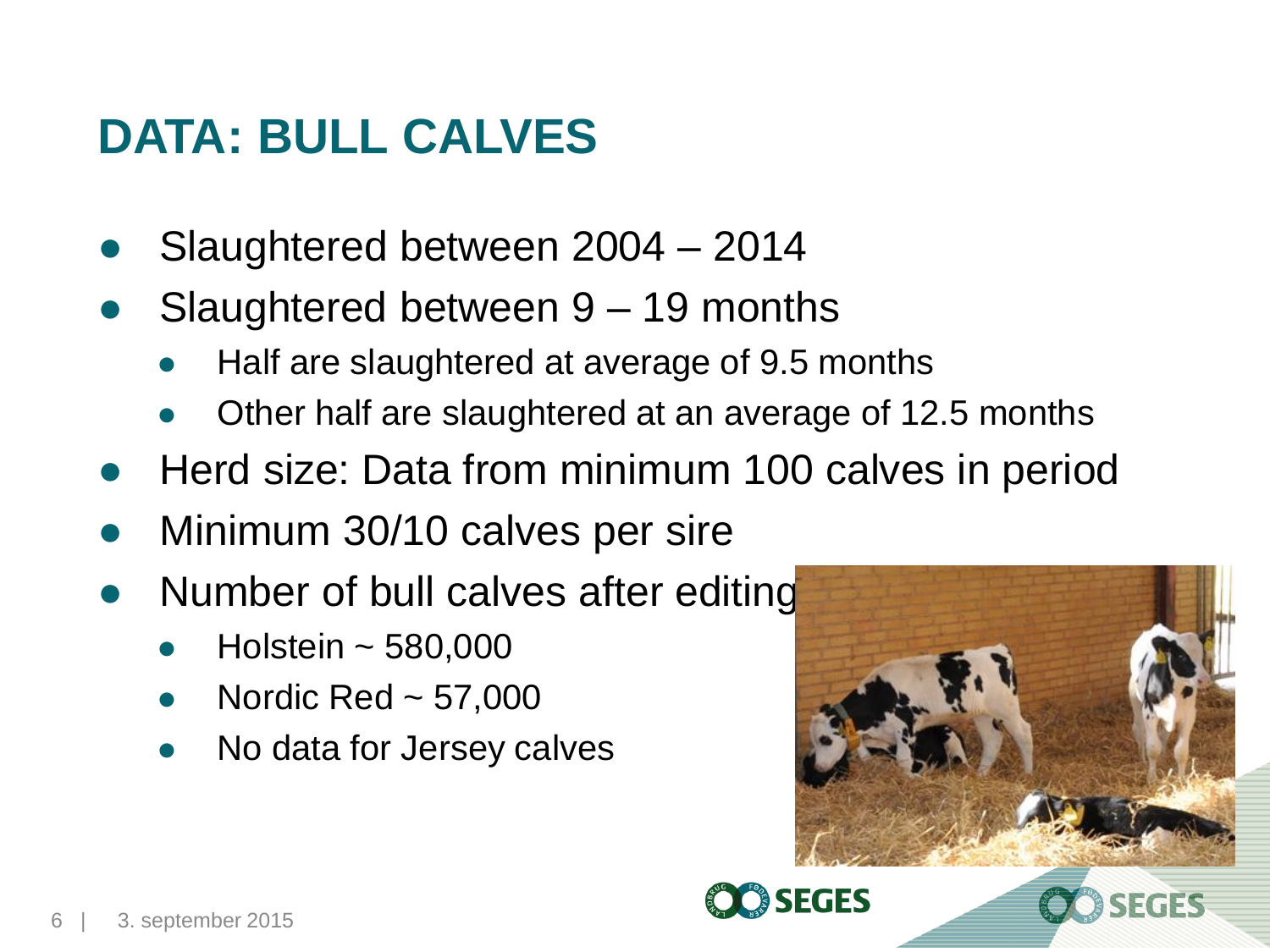#### **MEAN CARCASS WEIGHT**

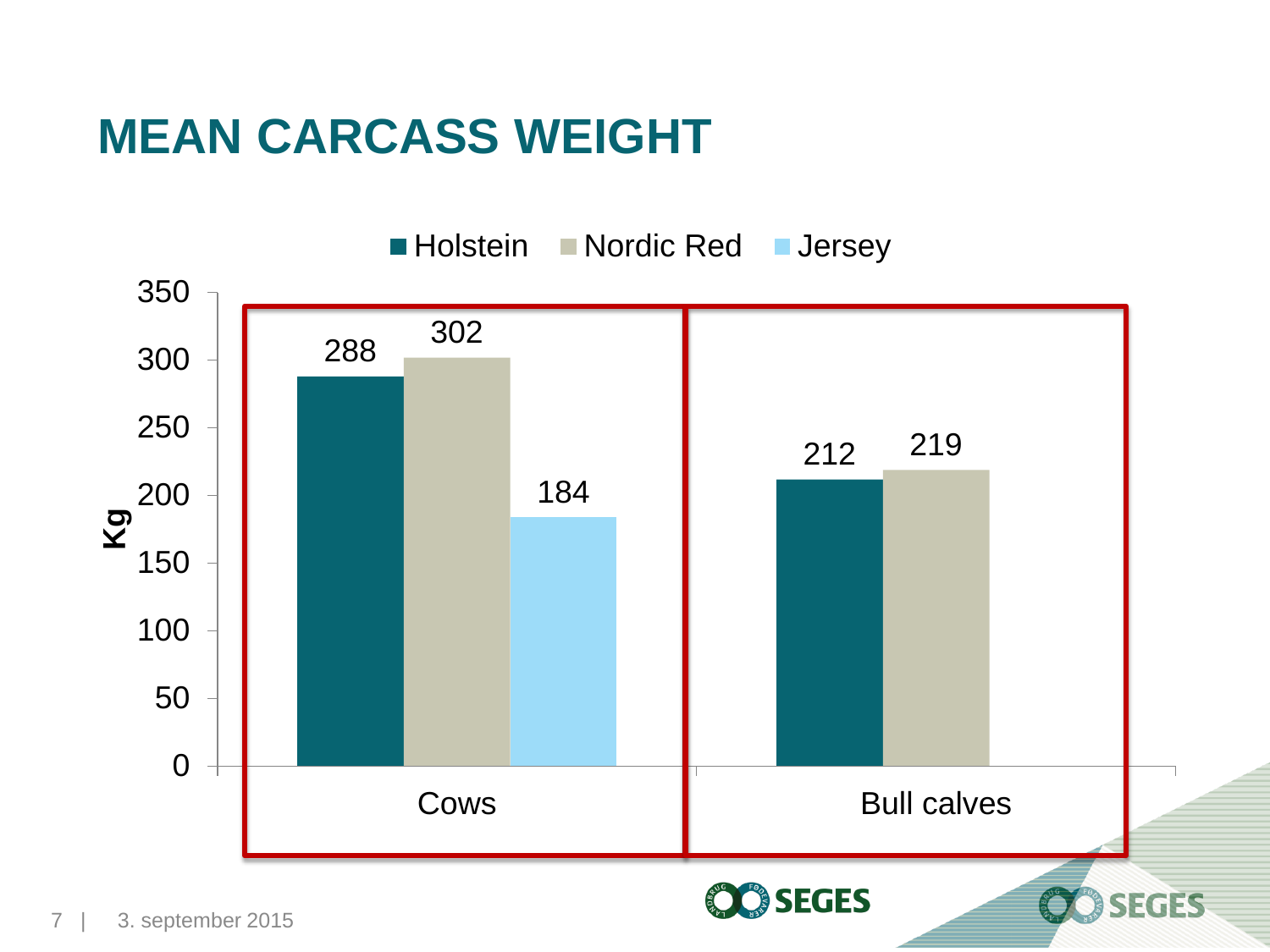#### **MEAN CARCASS CONFORMATION SCORE**

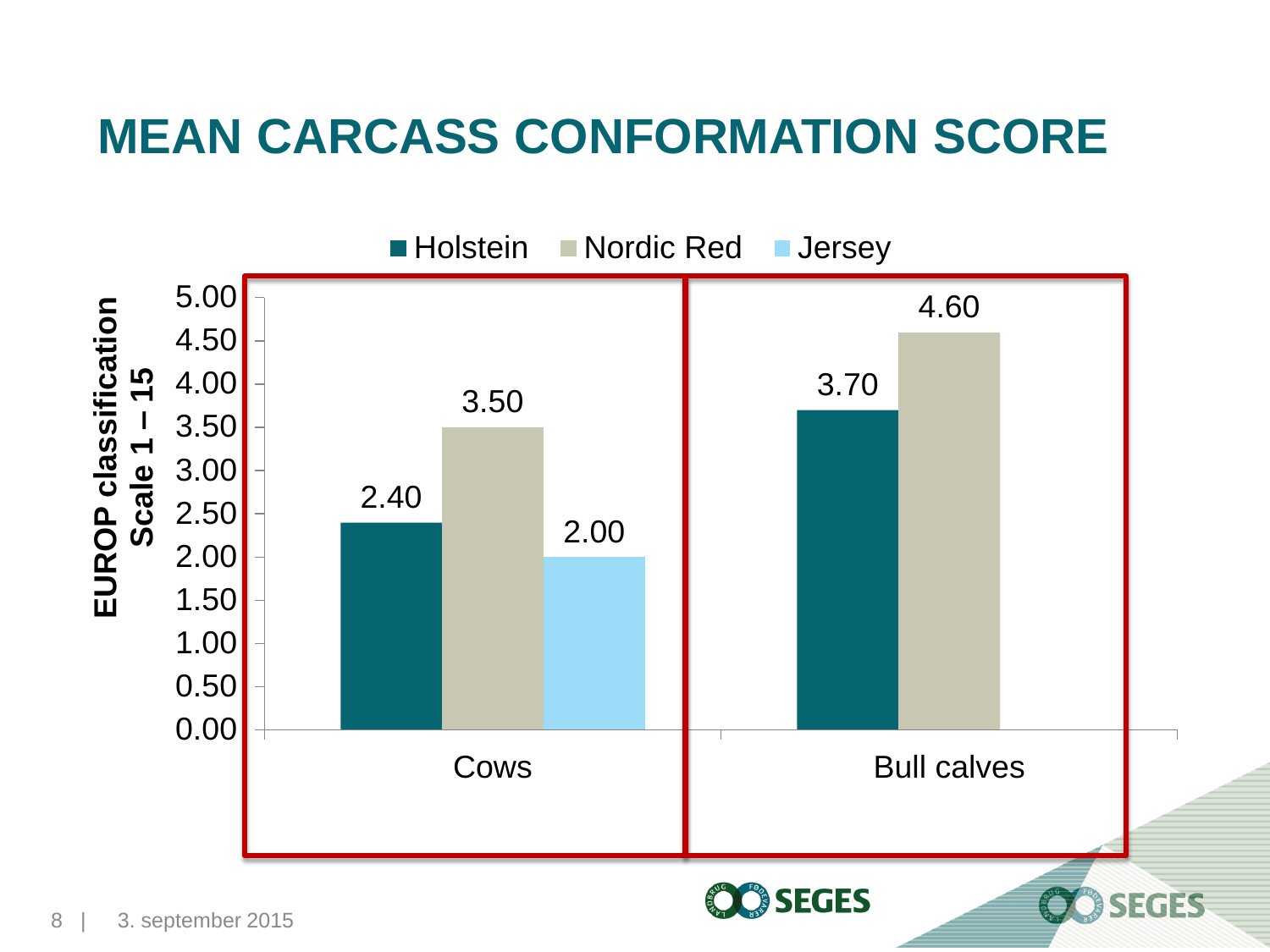## **GENETIC ANALYSIS – ANIMAL MODEL**

| <b>y cows</b>                                            |     |
|----------------------------------------------------------|-----|
| Birth year*month                                         | F   |
| Herd                                                     | F   |
| Parity                                                   | F   |
| Calving year*month                                       |     |
| Slaughter year*month                                     | F   |
| Age at first calving                                     |     |
| Month btw first calving and slaughter                    | F   |
| Breed effect (only Nordic Red)                           | FR. |
| Heterosis effect between breeds (only Nordic Red)        | FR. |
| Month btw 1st calving & slaughter (nested within parity) | FR. |
| Herd * year                                              | R   |
| Additive genetic effect                                  | R   |
| Residual genetic effect                                  | R   |
| 3. september 2015                                        |     |

Breed effect for Nordic Red: Holstein, RDM, Brown Swiss, SRB, and other small breeds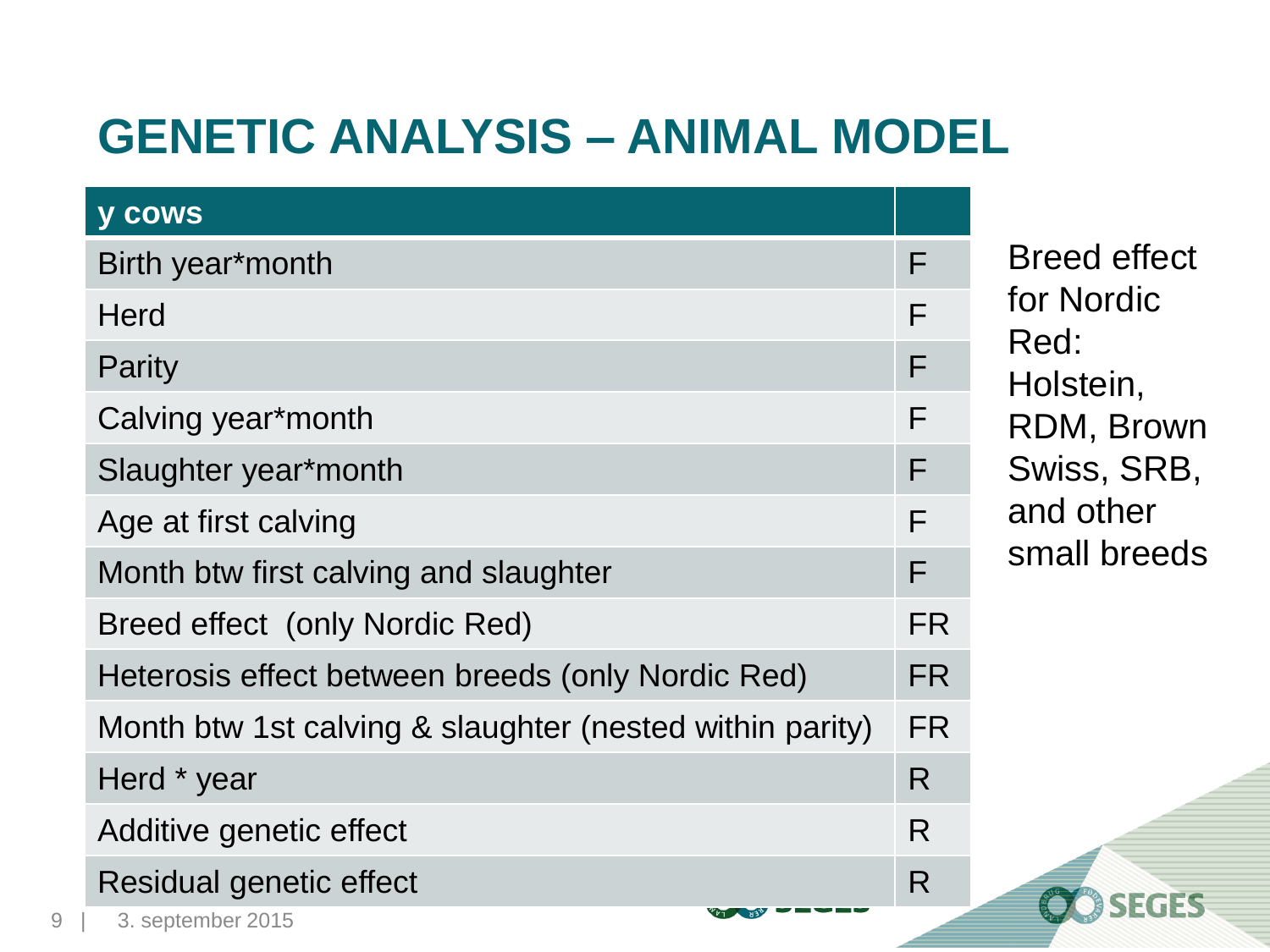## **GENETIC ANALYSIS – ANIMAL MODEL**

| y bull calves                                       |    |
|-----------------------------------------------------|----|
| Birth year*month                                    | F  |
| $\text{Herd} - \text{birth}$                        | F  |
| Herd – slaughter                                    | F  |
| Slaughter year*month                                | F  |
| Age at mother at calving                            | F  |
| Moving age                                          | F  |
| Breed effect (only Nordic Red)                      | FR |
| Heterosis effect between breeds (only Nordic Red)   | FR |
| Age at slaughter (nested within month of slaugther) | FR |
| Herd $-$ birth $*$ year                             | R  |
| Herd – slaughter year                               | R  |
| Additive genetic effect                             | R  |
| Residual genetic effect                             | R  |
| <b>CALC AND JEUI</b><br>3. cantamhar 2015           |    |

Breed effect for Nordic Red: Holstein, RDM, Brown Swiss, SRB, and other small breeds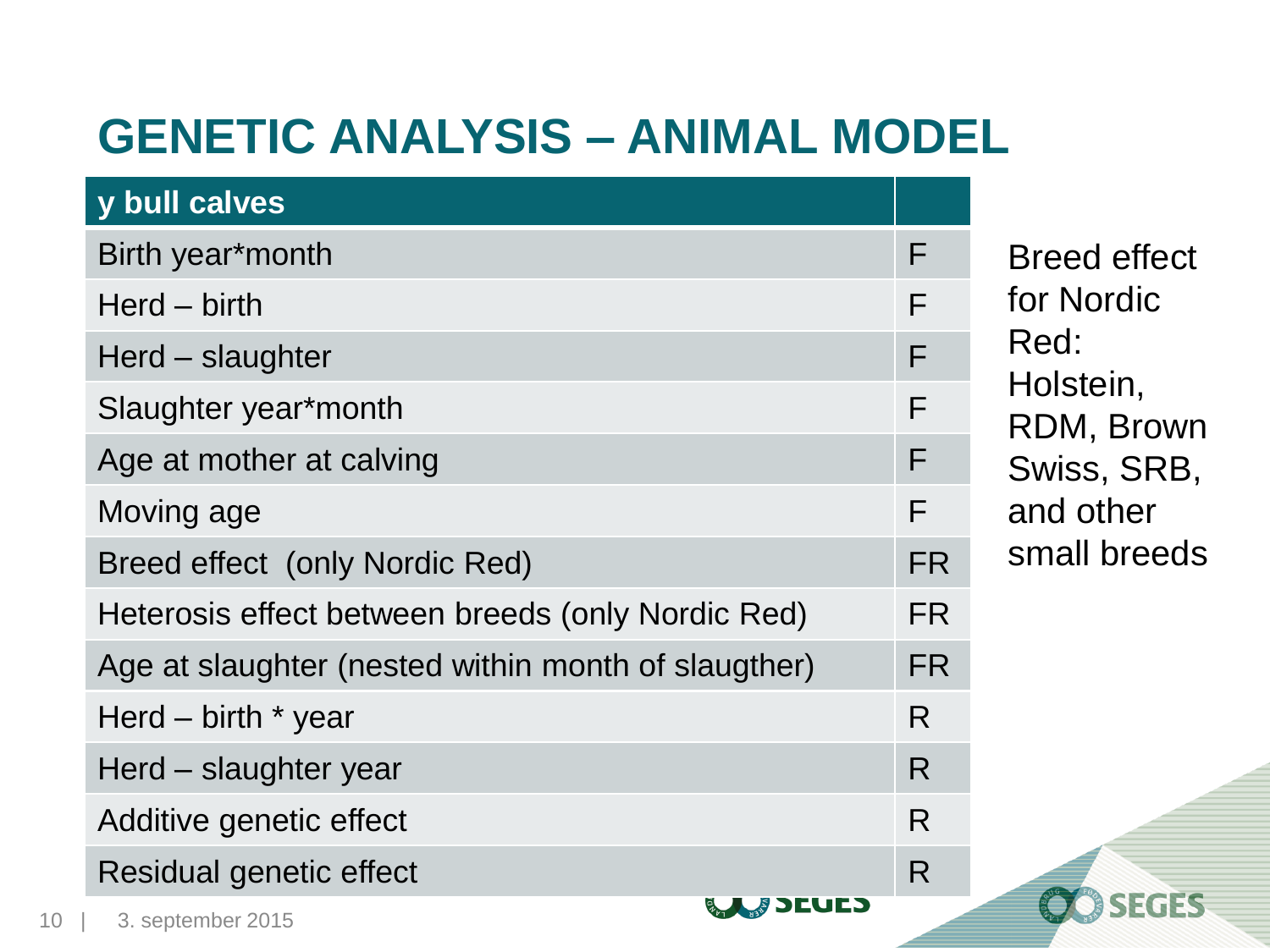#### **GENETIC PARAMETERS CARCASS WEIGHT**

| Parameter                 | <b>Holstein</b> |               |      | <b>Nordic Red</b> | <b>Jersey</b> |      |  |
|---------------------------|-----------------|---------------|------|-------------------|---------------|------|--|
|                           | Cow             | Calf          | Cow  | Calf              | Cow           | Calf |  |
| <b>Genetic variation</b>  | 594             | 35            | 757  | 97                | 321           |      |  |
| <b>Residual variation</b> | 1126            | 168           | 1125 | 179               | 476           |      |  |
| <b>Heritability</b>       | 0.35            | 0.17          | 0.40 | 0.35              | 0.40          |      |  |
| <b>Correlation</b>        |                 | $0.52_{0.02}$ |      | $0.51_{0.05}$     |               |      |  |

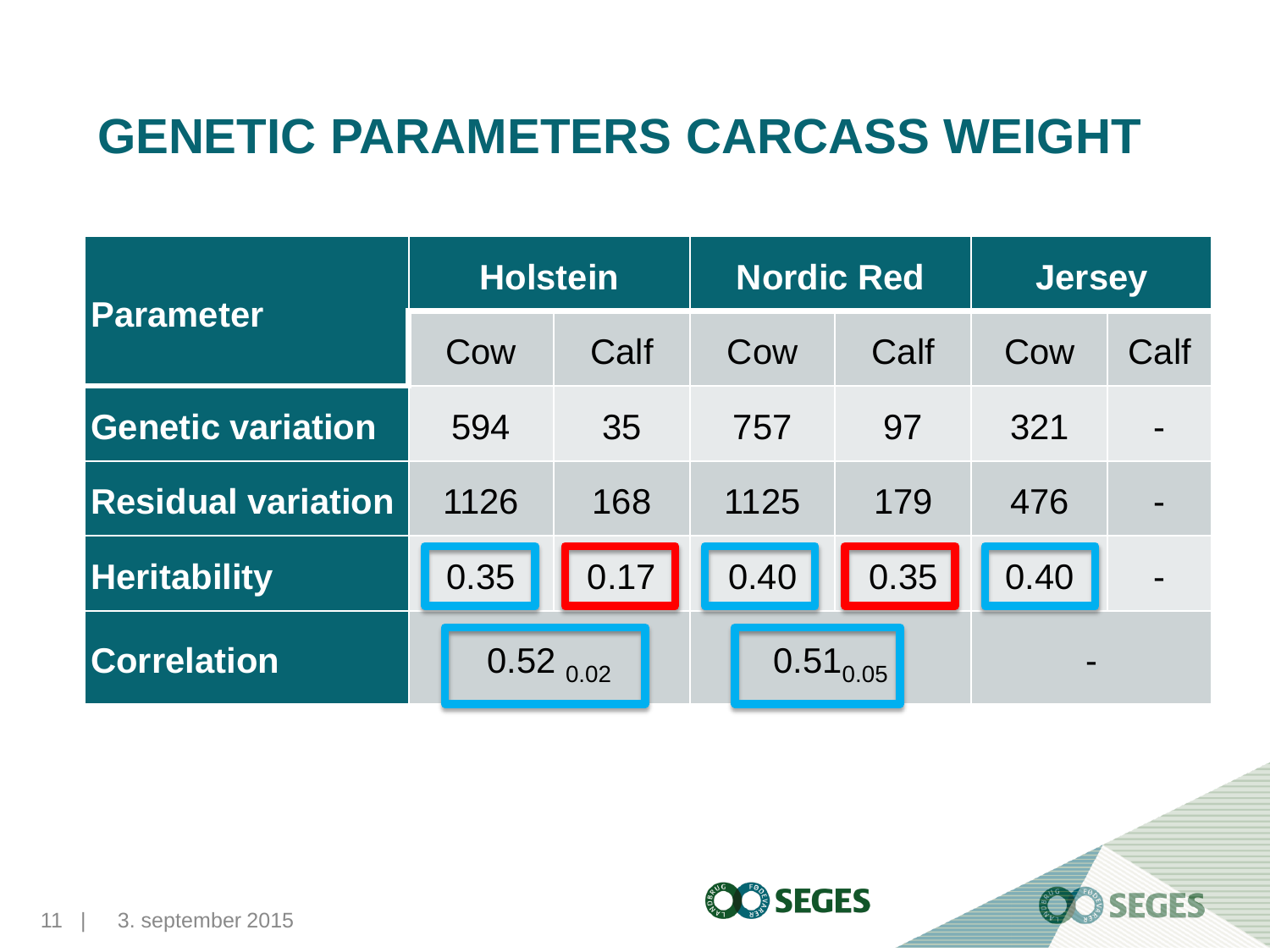# **BULL CALVES: RESULTS FROM EXPENDED DATA**

| Parameter                 |           | <b>Holstein</b> | <b>Nordic Red</b> |                     |  |           |
|---------------------------|-----------|-----------------|-------------------|---------------------|--|-----------|
|                           | 2004-2014 |                 |                   | 1992-2014 2004-2014 |  | 1992-2014 |
| <b>Genetic variation</b>  | 35        |                 | 165               | 97                  |  | 99        |
| <b>Residual variation</b> | 168       |                 | 218               | 179                 |  | 253       |
| <b>Heritability</b>       | 0.17      |                 | 0.25              | 0.35                |  | 0.28      |

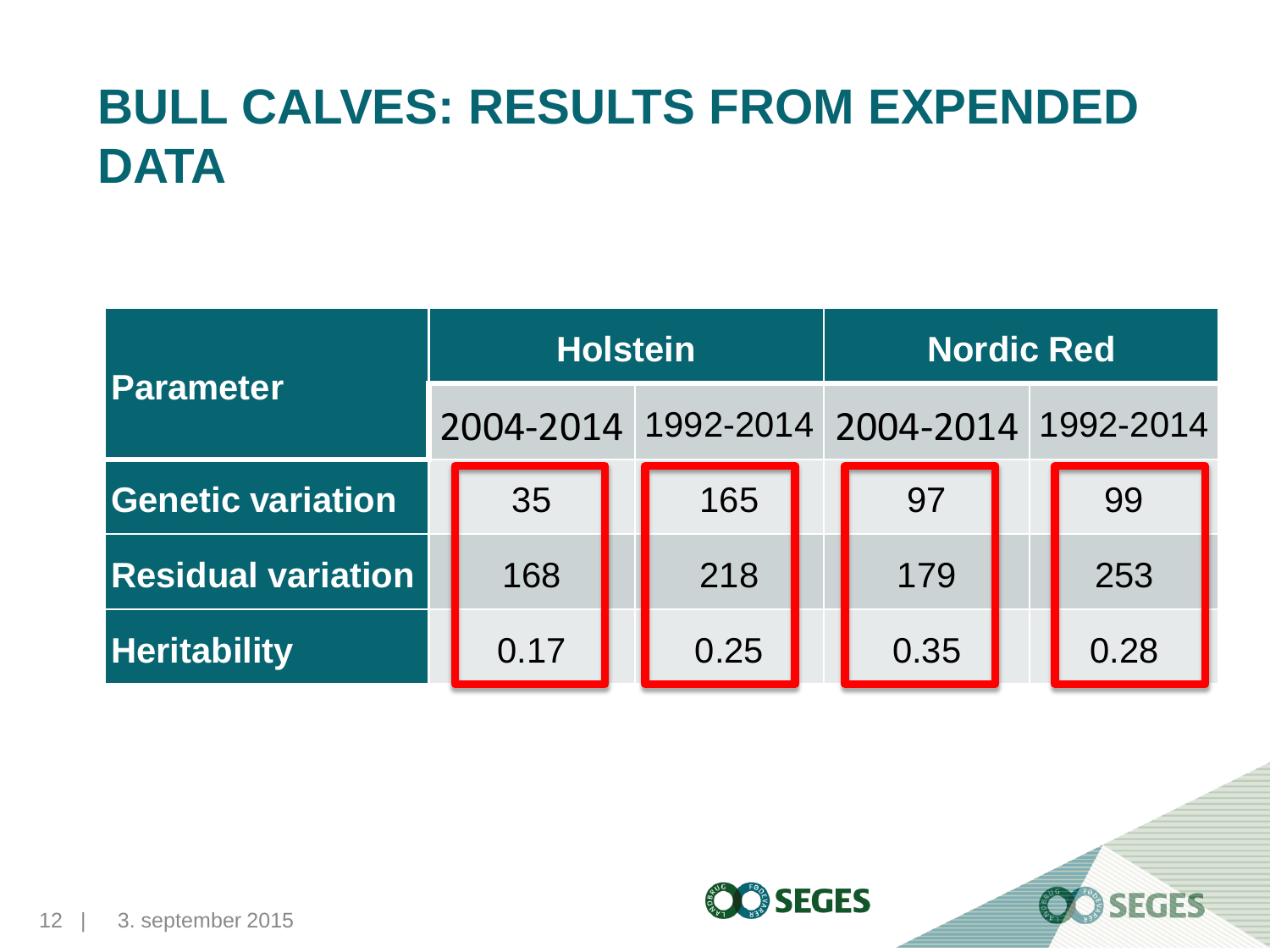## **SUMMARY OF CARCASS WEIGHT RESULT**

h<sup>2</sup> : Higher for cows than for bull calves

- $r_g$  : Moderate between cows and calves
- Suggesting that carcass weight in cows and calves are to some extent under different genetic control
- Calves: Depends on the growth rate from birth to 10-12 months of age
- Cows depends largely on genetic disposition for mature size and to a lesser extends on growth rate.

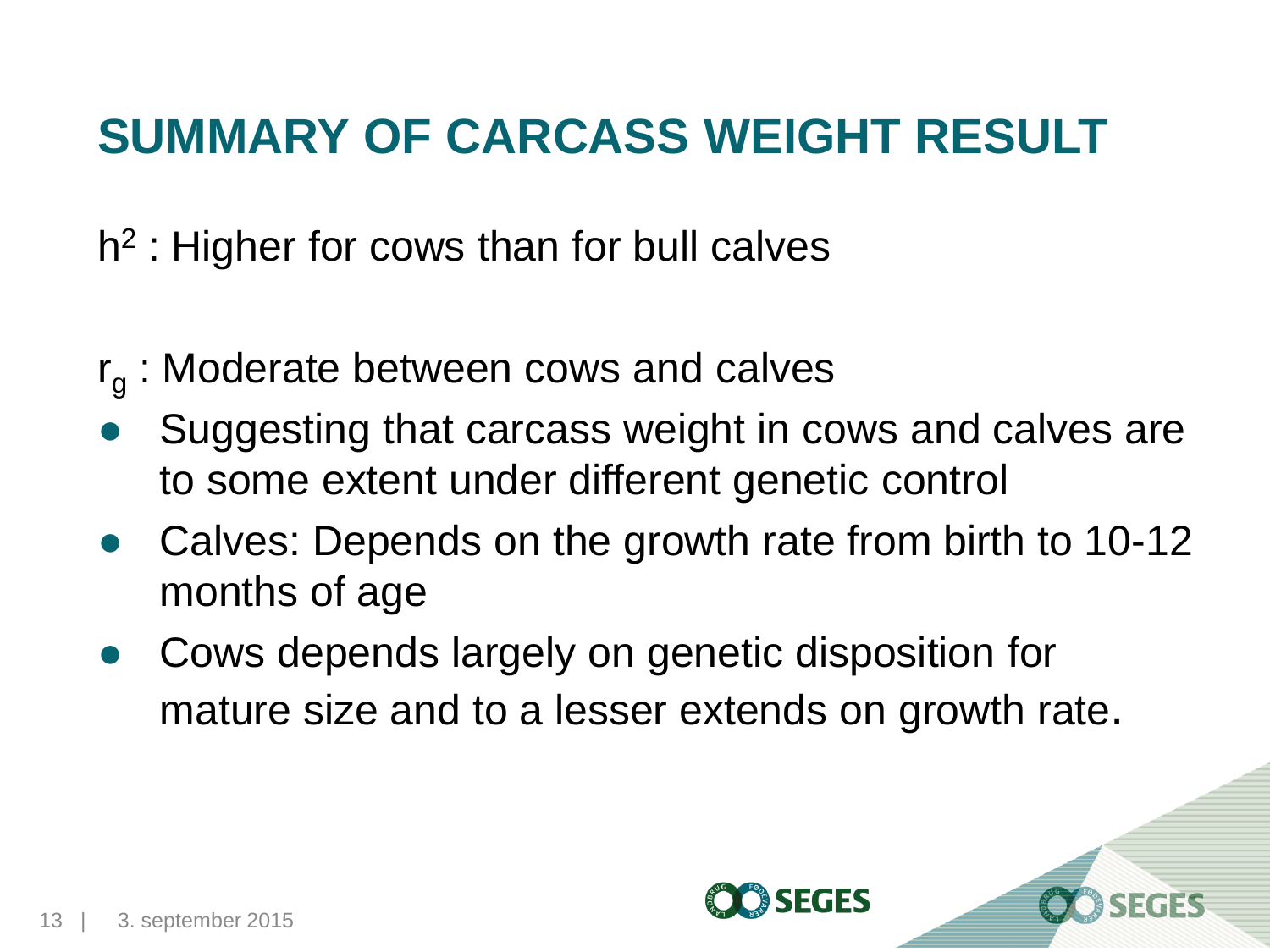## **GENETIC PARAMETERS CARCASS CONFORMATION SCORE**

| Parameter                 |               | <b>Holstein</b> |               | <b>Nordic Red</b> | <b>Jersey</b> |      |  |
|---------------------------|---------------|-----------------|---------------|-------------------|---------------|------|--|
|                           | Cow           | Calf            | Cow           | Calf              | Cow           | Calf |  |
| Genetic variation         | 0.17          | 0.14            | 0.28          | 0.25              | 0.13          |      |  |
| <b>Residual variation</b> | 0.57          | 0.27            | 0.82          | 0.39              | 0.43          |      |  |
| <b>Heritability</b>       | 0.23          | 0.35            | 0.25          | 0.39              | 0.23          |      |  |
| <b>Correlation</b>        | $0.53_{0.02}$ |                 | $0.62_{0.05}$ |                   |               |      |  |

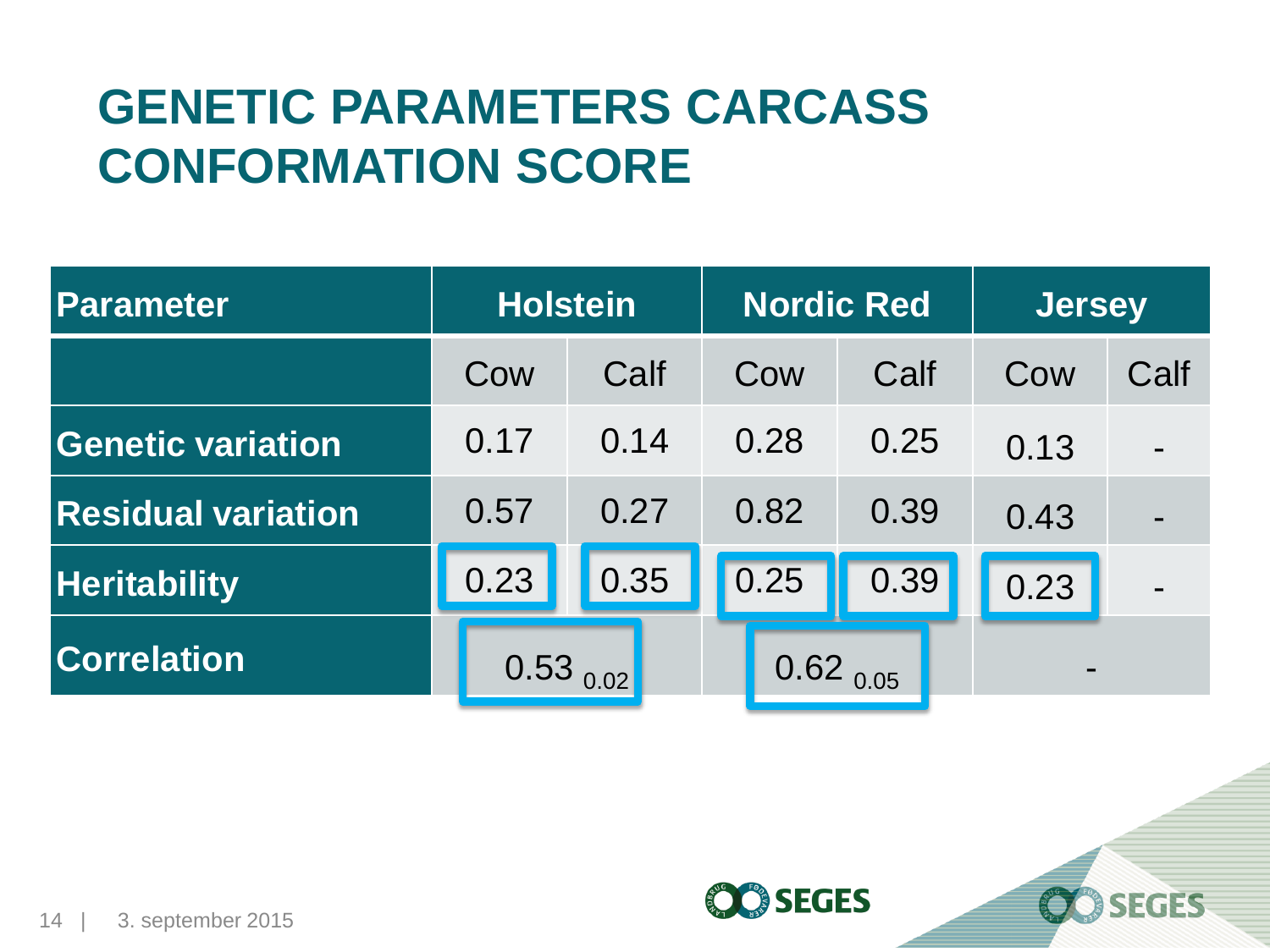## **SUMMARY OF CARCASS CONFORMATION SCORE RESULTS**

h<sup>2</sup>: Smaller for cows than for bull calves

- $r_g$  : Moderate between cows and calves
- Bit higher for Nordic Red compared to Holstein
- Parturition of energy resources in cow largely benefits milk production instead of growth
- Bull calves only use energy for growth